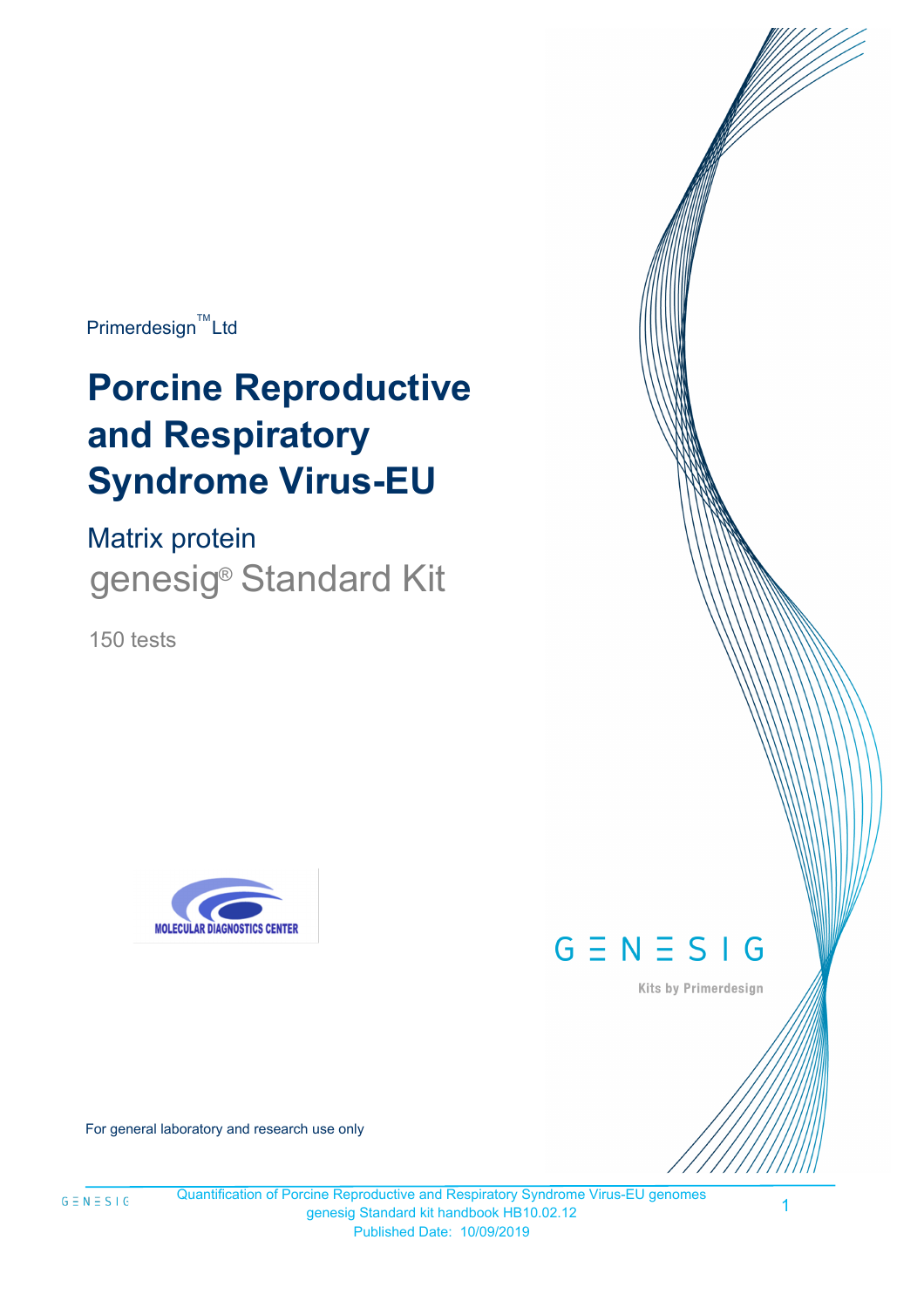# Introduction to Porcine Reproductive and Respiratory Syndrome Virus-EU

Porcine Reproductive and Respiratory Syndrome Virus (PRRSV) is an RNA virus of the Arterivitridae family which is the causative agent of Porcine Reproductive and Respiratory Syndrome, a fatal disease that causes significant economic losses in the pig industry. The single-stranded, positive-sense RNA genome is 15,428 nucleotides long and comprises at least eight open reading frames (ORFs) that encode about 20 proteins. The ORFs 1a and 1b comprise about 80 per cent of the genome and encode an RNA-dependent RNA polymerase called RNA replicase. The six smaller ORFs, 2 to 7, located at the 3' end of the genome encode a number of viral structural proteins associated with the virion, including the envelope protein (E) and nucleocapsid protein (N). There are currently two known strains of PRRSV – Northern American strain (VR-2332) and European strain (Leystad Virus), which are only 55– 70 per cent identical at the nucleotide level.

Transmission of the virus can occur by several routes: inhalation, ingestion, exposure by artificial insemination or by parenteral exposure. It is thought that the virus targets the alveolar lung macrophages as well as macrophages of other tissues and testicular germ cells, entering the host cells by the standard endocytotic pathway in clathrin-coated pits. Within macrophages the viral replication machinery can be found within double-membrane vesicles formed by the host cells endoplasmic reticulum. After replication, new nucleocapsids assemble and bud into the lumen of the ER where they accumulate in vesicles and move to the plasma membrane where fusion takes place resulting in viral release.

Infection with this virus can cause severe reproductive damage resulting in premature farrowing, stillborn piglets and weak piglets which die soon after birth. Clinical signs of the infection include fever, lethargy, pneumonia, anorexia, and discolouration of the ears and vulva. Infected pigs persistently shed virus via blood, saliva, milk and colostrums, urine and faeces.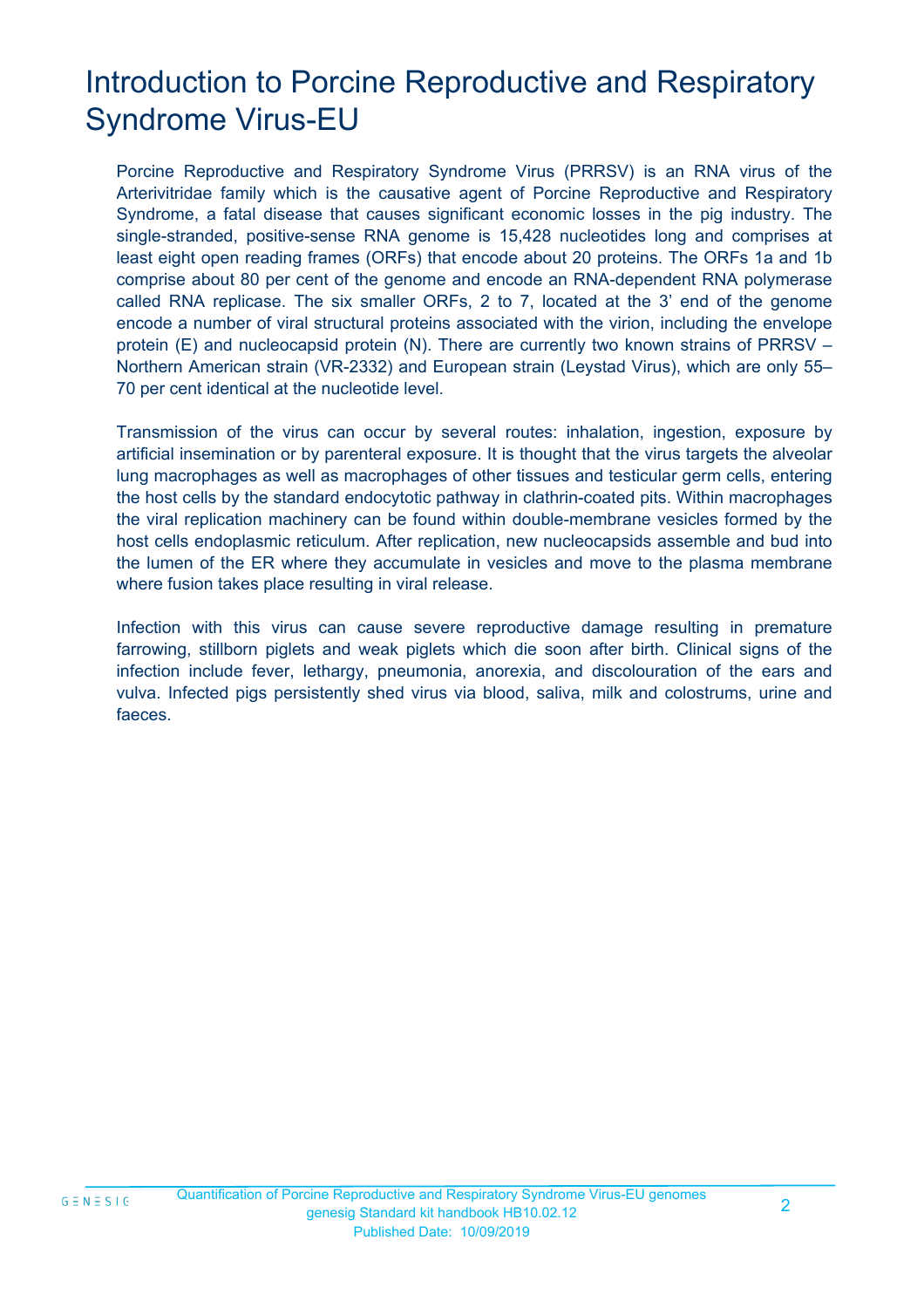# **Specificity**

The Primerdesign genesig Kit for Porcine Reproductive and Respiratory Syndrome Virus-EU (PRRSV-EU) genomes is designed for the in vitro quantification of PRRSV-EU genomes. The kit is designed to have a broad detection profile. Specifically, the primers represent 100% homology with over 95% of the NCBI database reference sequences available at the time of design.

kits and when required releases new versions. The dynamics of genetic variation means that new sequence information may become available after the initial design. Primerdesign periodically reviews the detection profiles of our

If you require further information, or have a specific question about the detection profile of this kit then please send an e.mail to enquiry@primerdesign.co.uk and our bioinformatics team will answer your question.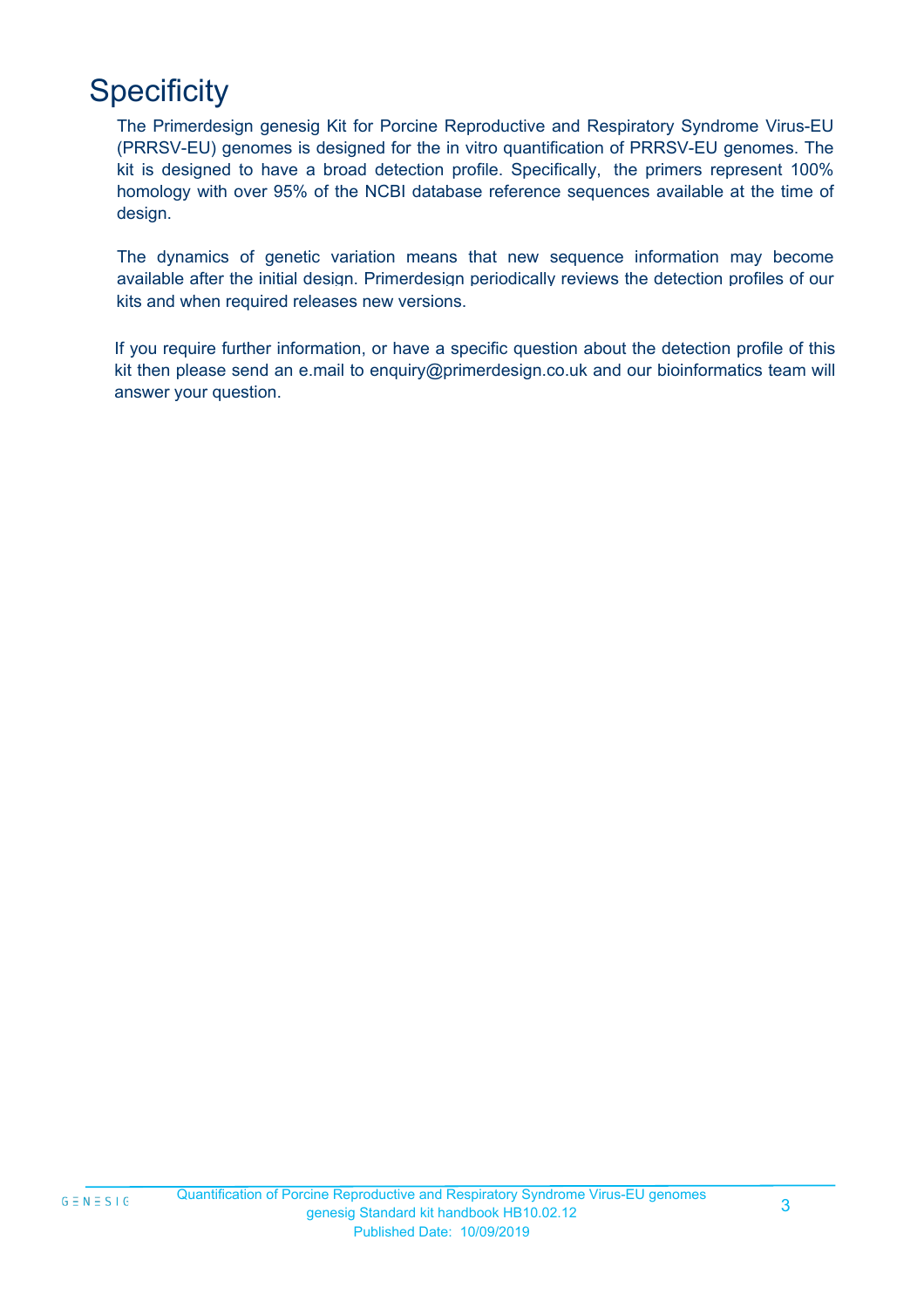# Kit contents

- **PRRSV-EU specific primer/probe mix (150 reactions BROWN)** FAM labelled
- **PRRSV-EU positive control template (for Standard curve RED)**
- **RNase/DNase free water (WHITE)** for resuspension of primer/probe mixes
- **Template preparation buffer (YELLOW)** for resuspension of positive control template and standard curve preparation

### **Reagents and equipment to be supplied by the user**

#### **Real-time PCR Instrument**

#### **Extraction kit**

This kit is recommended for use with genesig Easy DNA/RNA Extraction kit. However, it is designed to work well with all processes that yield high quality RNA and DNA with minimal PCR inhibitors.

**oasigTM lyophilised OneStep or Precision**®**PLUS OneStep 2X RT-qPCR Master Mix** Contains complete OneStep RT-qPCR master mix

**Pipettors and Tips**

**Vortex and centrifuge**

**Thin walled 1.5 ml PCR reaction tubes**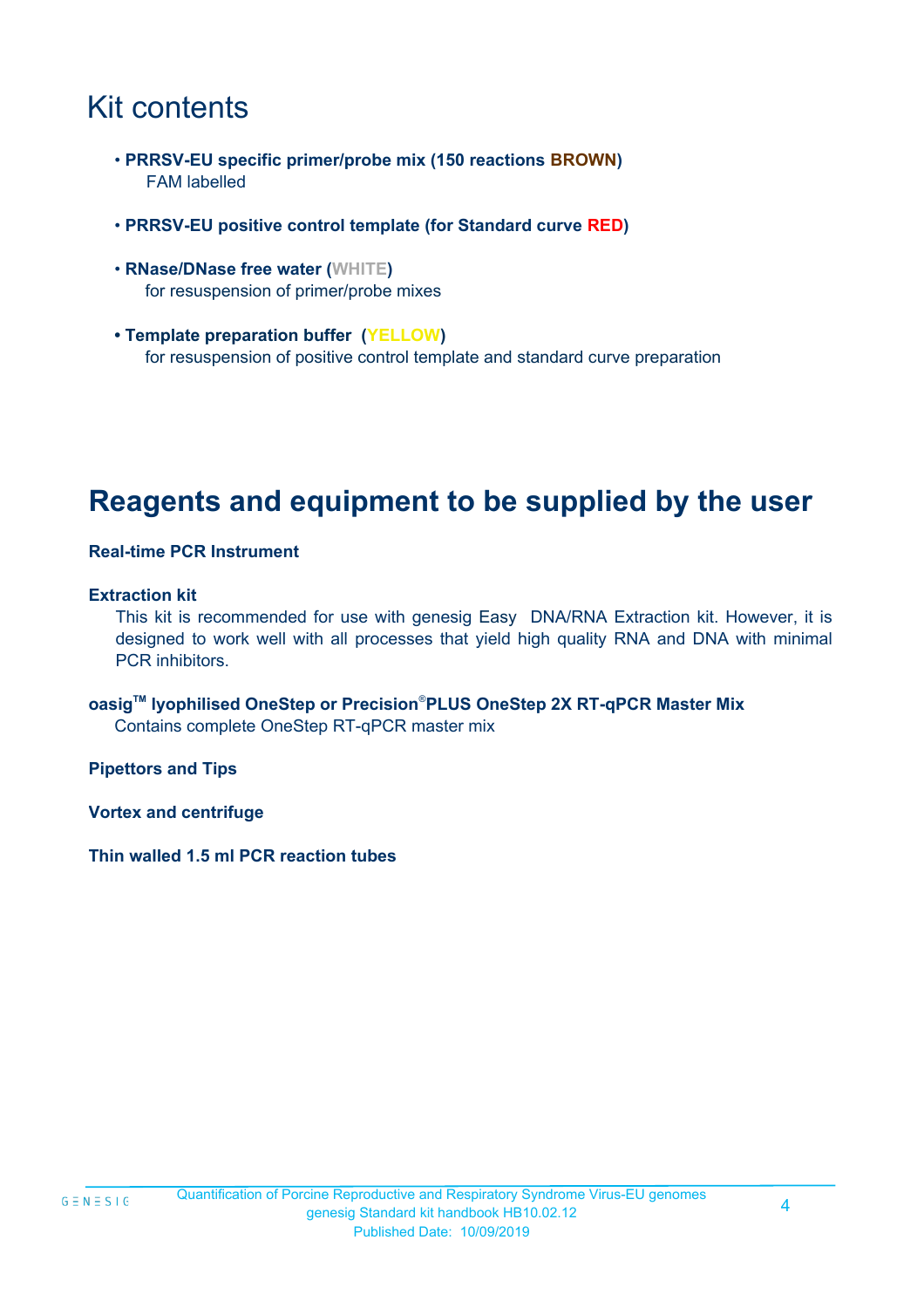### Kit storage and stability

This kit is stable at room temperature but should be stored at -20ºC on arrival. Once the lyophilised components have been resuspended they should not be exposed to temperatures above -20°C for longer than 30 minutes at a time and unnecessary repeated freeze/thawing should be avoided. The kit is stable for six months from the date of resuspension under these circumstances.

If a standard curve dilution series is prepared this can be stored frozen for an extended period. If you see any degradation in this serial dilution a fresh standard curve can be prepared from the positive control.

Primerdesign does not recommend using the kit after the expiry date stated on the pack.

### Suitable sample material

All kinds of sample material suited for PCR amplification can be used. Please ensure the samples are suitable in terms of purity, concentration, and RNA/DNA integrity. Always run at least one negative control with the samples. To prepare a negative-control, replace the template RNA sample with RNase/DNase free water.

### Dynamic range of test

Under optimal PCR conditions genesig PRRSV-EU detection kits have very high priming efficiencies of >90% and can detect less than 100 copies of target template.

### Notices and disclaimers

This product is developed, designed and sold for research purposes only. It is not intended for human diagnostic or drug purposes or to be administered to humans unless clearly expressed for that purpose by the Food and Drug Administration in the USA or the appropriate regulatory authorities in the country of use. During the warranty period Primerdesign genesig detection kits allow precise and reproducible data recovery combined with excellent sensitivity. For data obtained by violation to the general GLP guidelines and the manufacturer's recommendations the right to claim under guarantee is expired. PCR is a proprietary technology covered by several US and foreign patents. These patents are owned by Roche Molecular Systems Inc. and have been sub-licensed by PE Corporation in certain fields. Depending on your specific application you may need a license from Roche or PE to practice PCR. Additional information on purchasing licenses to practice the PCR process may be obtained by contacting the Director of Licensing at Roche Molecular Systems, 1145 Atlantic Avenue, Alameda, CA 94501 or Applied Biosystems business group of the Applera Corporation, 850 Lincoln Centre Drive, Foster City, CA 94404. In addition, the 5' nuclease assay and other homogeneous amplification methods used in connection with the PCR process may be covered by U.S. Patents 5,210,015 and 5,487,972, owned by Roche Molecular Systems, Inc, and by U.S. Patent 5,538,848, owned by The Perkin-Elmer Corporation.

### **Trademarks**

Primerdesign™ is a trademark of Primerdesign Ltd.

genesig $^\circledR$  is a registered trademark of Primerdesign Ltd.

The PCR process is covered by US Patents 4,683,195, and 4,683,202 and foreign equivalents owned by Hoffmann-La Roche AG. BI, ABI PRISM® GeneAmp® and MicroAmp® are registered trademarks of the Applera Genomics (Applied Biosystems Corporation). BIOMEK® is a registered trademark of Beckman Instruments, Inc.; iCycler™ is a registered trademark of Bio-Rad Laboratories, Rotor-Gene is a trademark of Corbett Research. LightCycler™ is a registered trademark of the Idaho Technology Inc. GeneAmp®, TaqMan® and AmpliTaqGold® are registered trademarks of Roche Molecular Systems, Inc., The purchase of the Primerdesign™ reagents cannot be construed as an authorization or implicit license to practice PCR under any patents held by Hoffmann-LaRoche Inc.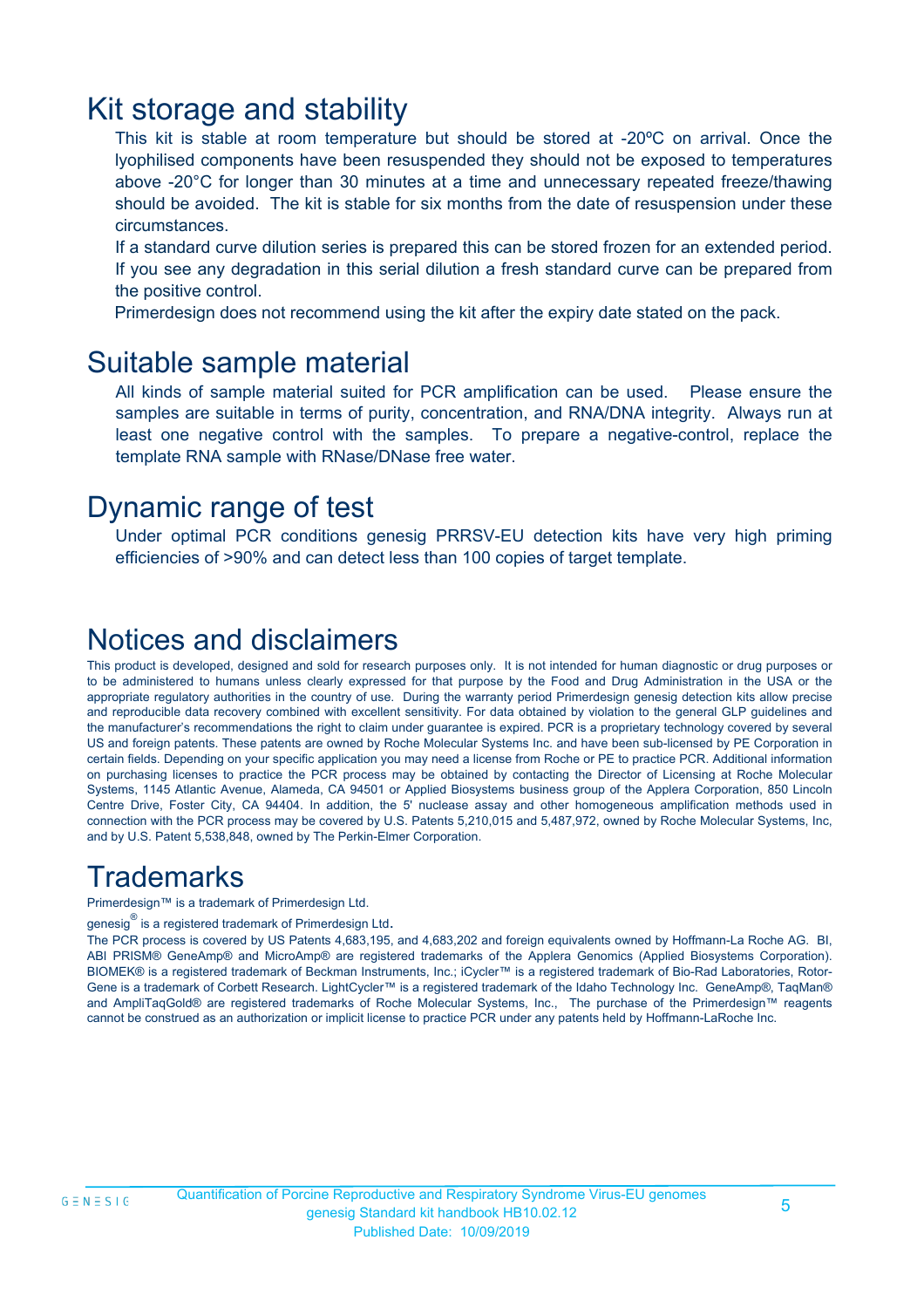# Principles of the test

#### **Real-time PCR**

A PRRSV-EU specific primer and probe mix is provided and this can be detected through the FAM channel.

The primer and probe mix provided exploits the so-called TaqMan® principle. During PCR amplification, forward and reverse primers hybridize to the PRRSV-EU cDNA. A fluorogenic probe is included in the same reaction mixture which consists of a DNA probe labeled with a 5`-dye and a 3`-quencher. During PCR amplification, the probe is cleaved and the reporter dye and quencher are separated. The resulting increase in fluorescence can be detected on a range of qPCR platforms.

#### **Positive control**

For copy number determination and as a positive control for the PCR set up, the kit contains a positive control template. This can be used to generate a standard curve of PRRSV-EU copy number / Cq value. Alternatively the positive control can be used at a single dilution where full quantitative analysis of the samples is not required. Each time the kit is used, at least one positive control reaction must be included in the run. A positive result indicates that the primers and probes for detecting the target PRRSV-EU gene worked properly in that particular experimental scenario. If a negative result is obtained the test results are invalid and must be repeated. Care should be taken to ensure that the positive control does not contaminate any other kit component which would lead to false-positive results. This can be achieved by handling this component in a Post PCR environment. Care should also be taken to avoid cross-contamination of other samples when adding the positive control to the run. This can be avoided by sealing all other samples and negative controls before pipetting the positive control into the positive control well.

#### **Negative control**

To validate any positive findings a negative control reaction should be included every time the kit is used. For this reaction the RNase/DNase free water should be used instead of template. A negative result indicates that the reagents have not become contaminated while setting up the run.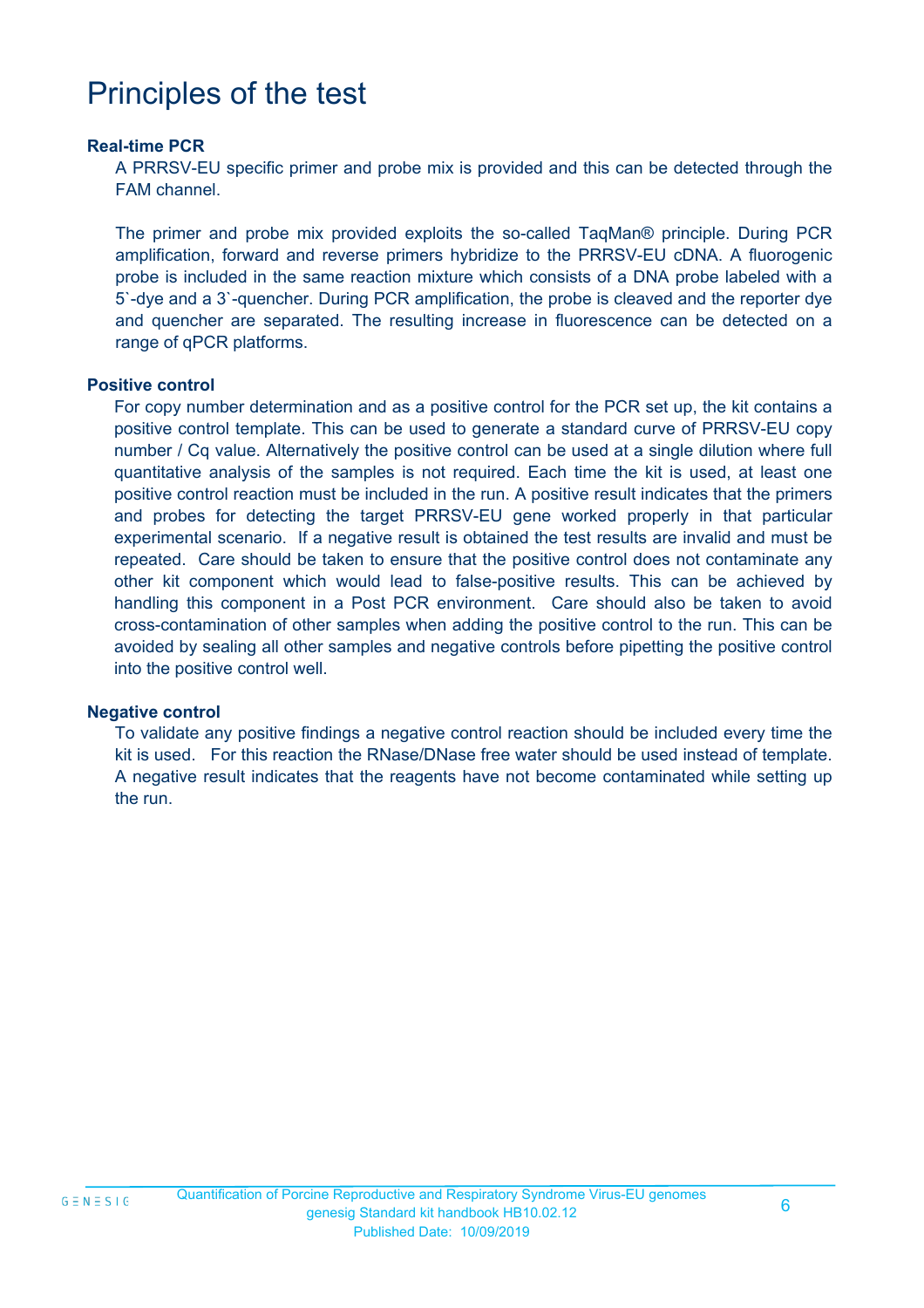### Resuspension protocol

To minimize the risk of contamination with foreign DNA, we recommend that all pipetting be performed in a PCR clean environment. Ideally this would be a designated PCR lab or PCR cabinet. Filter tips are recommended for all pipetting steps.

#### **1. Pulse-spin each tube in a centrifuge before opening.**

This will ensure lyophilised primer and probe mix is in the base of the tube and is not spilt upon opening the tube.

**2. Resuspend the kit components in the RNase/DNase free water supplied, according to the table below:**

To ensure complete resuspension, vortex each tube thoroughly.

| Component - resuspend in water    | <b>Volume</b> |
|-----------------------------------|---------------|
| <b>Pre-PCR pack</b>               |               |
| PRRSV-EU primer/probe mix (BROWN) | 165 u         |

#### **3. Resuspend the positive control template in the template preparation buffer supplied, according to the table below:**

To ensure complete resuspension, vortex the tube thoroughly.

| Component - resuspend in template preparation buffer | <b>Nolume</b> |
|------------------------------------------------------|---------------|
| <b>Post-PCR heat-sealed foil</b>                     |               |
| <b>PRRSV-EU Positive Control Template (RED) *</b>    | 500 µl        |

\* This component contains high copy number template and is a VERY significant contamination risk. It must be opened and handled in a separate laboratory environment, away from the other components.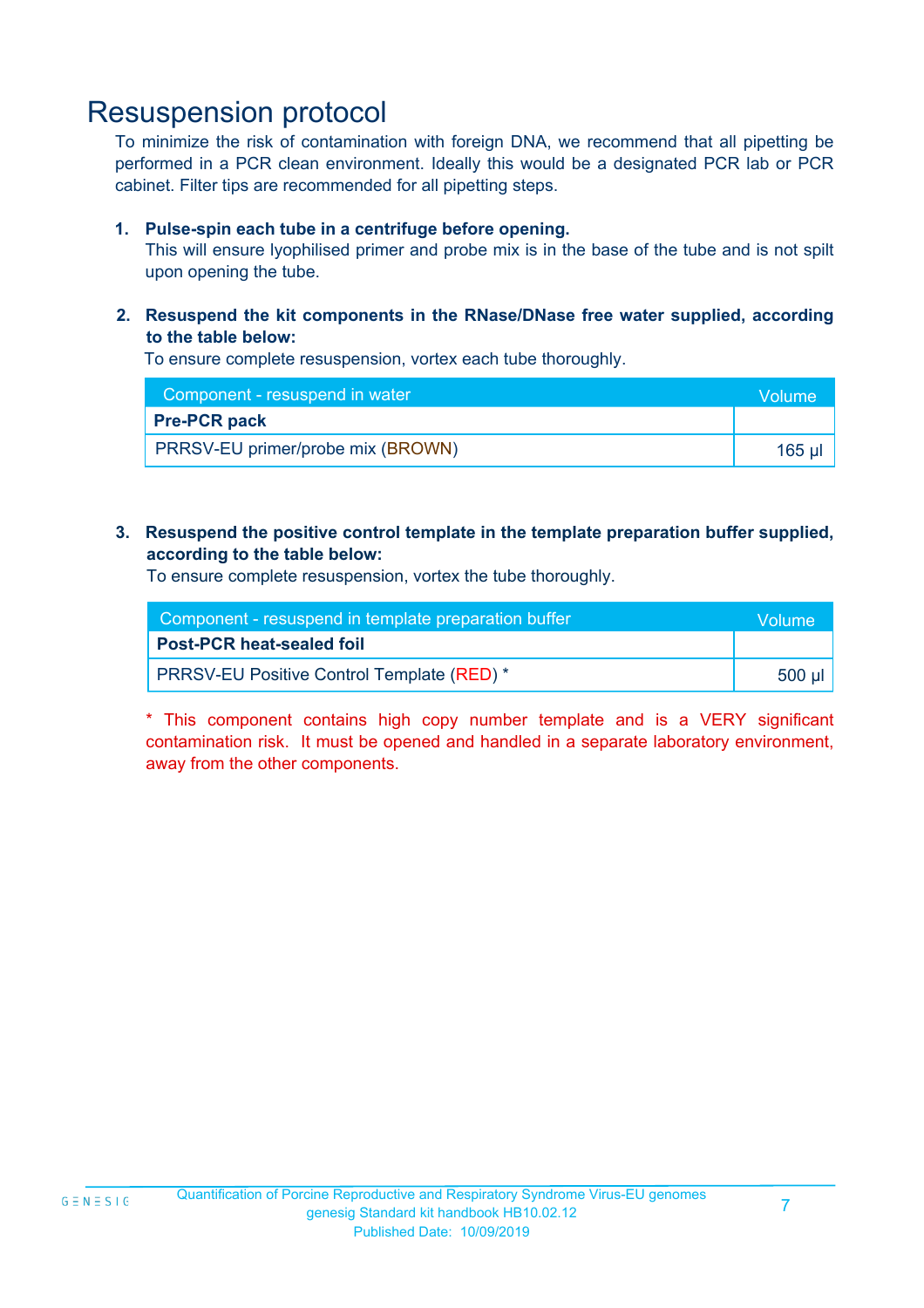### OneStep RT-qPCR detection protocol

A OneStep approach combining the reverse transcription and amplification in a single closed tube is the preferred method. If, however, a two step approach is required see page 10.

#### **For optimum performance and sensitivity.**

All pipetting steps and experimental plate set up should be performed on ice. After the plate is poured proceed immediately to the OneStep amplification protocol. Prolonged incubation of reaction mixes at room temperature can lead to PCR artifacts that reduce the sensitivity of detection.

#### **1. For each RNA sample prepare a reaction mix according to the table below:** Include sufficient reactions for positive and negative controls.

| Component                                                    | Volume       |
|--------------------------------------------------------------|--------------|
| oasig OneStep or PrecisionPLUS OneStep 2X RT-qPCR Master Mix | $10 \mu$     |
| PRRSV-EU primer/probe mix (BROWN)                            | 1 µl         |
| <b>RNase/DNase free water (WHITE)</b>                        | $4 \mu$      |
| <b>Final Volume</b>                                          | <u>15 µl</u> |

- **2. Pipette 15µl of this mix into each well according to your qPCR experimental plate set up.**
- **3. Pipette 5µl of RNA template into each well, according to your experimental plate set up.**

For negative control wells use 5µl of RNase/DNase free water. The final volume in each well is 20ul.

**4. If a standard curve is included for quantitative analysis prepare a reaction mix according to the table below:**

| Component                                                    | Volume  |
|--------------------------------------------------------------|---------|
| oasig OneStep or PrecisionPLUS OneStep 2X RT-qPCR Master Mix | 10 µl   |
| PRRSV-EU primer/probe mix (BROWN)                            | 1 µI    |
| RNase/DNase free water (WHITE)                               | $4 \mu$ |
| <b>Final Volume</b>                                          | $15$ µ  |

8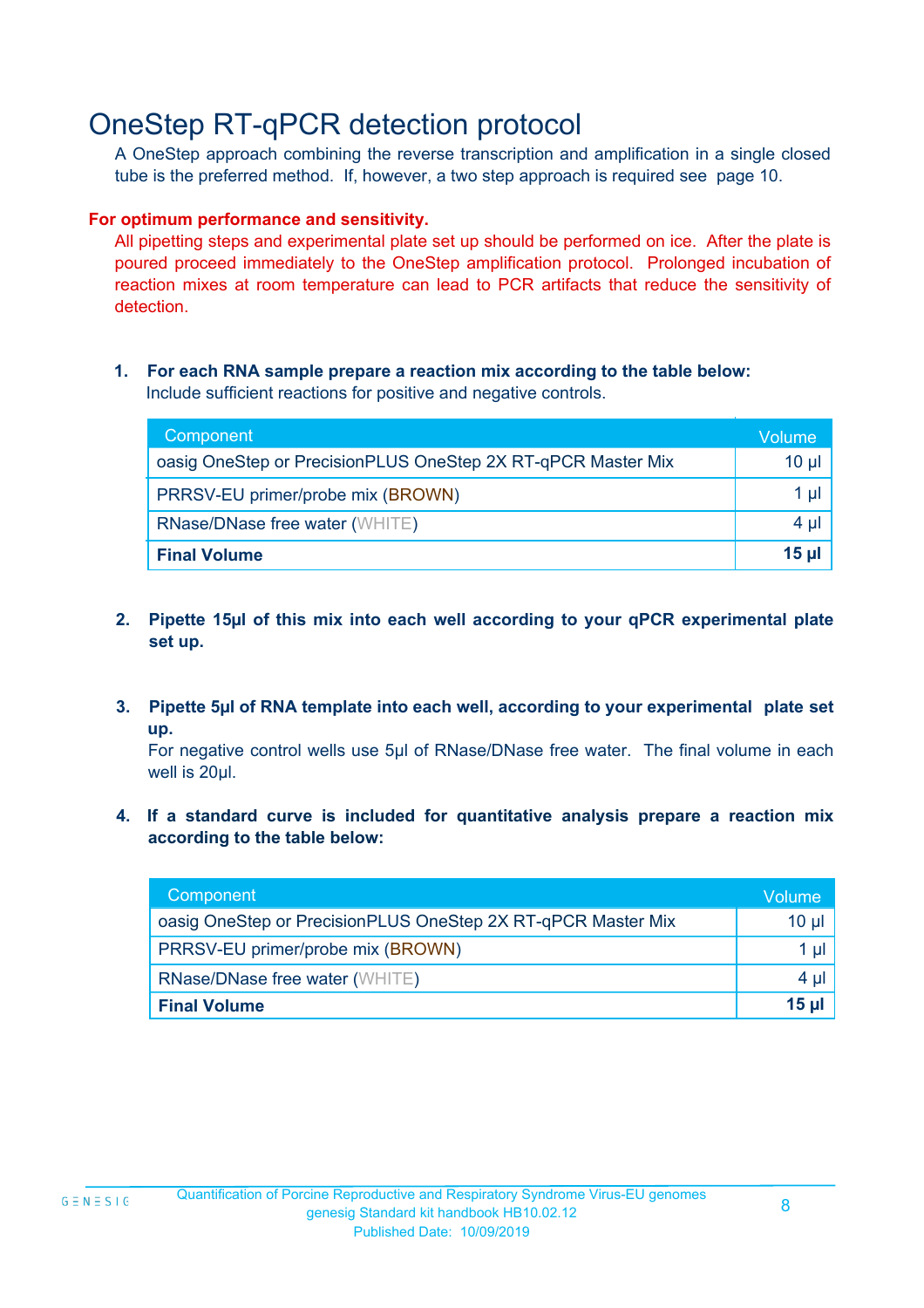#### **5. Preparation of standard curve dilution series**

- 1) Pipette 90µl of template preparation buffer into 5 tubes and label 2-6
- 2) Pipette 10µl of Positive Control Template (RED) into tube 2
- 3) Vortex thoroughly
- 4) Change pipette tip and pipette 10µl from tube 2 into tube 3
- 5) Vortex thoroughly

Repeat steps 4 and 5 to complete the dilution series

| <b>Standard Curve</b>         | <b>Copy Number</b>     |
|-------------------------------|------------------------|
| Tube 1 Positive control (RED) | $2 \times 10^5$ per µl |
| Tube 2                        | $2 \times 10^4$ per µl |
| Tube 3                        | $2 \times 10^3$ per µl |
| Tube 4                        | $2 \times 10^2$ per µl |
| Tube 5                        | $20$ per $\mu$         |
| Tube 6                        | 2 per ul               |

**6. Pipette 5µl of standard template into each well for the standard curve according to your plate set up**

The final volume in each well is 20µl.

# OneStep RT-qPCR amplification protocol

Amplification conditions using oasig OneStep or PrecisionPLUS OneStep 2X RT-qPCR Master Mix.

|             | <b>Step</b>                  | <b>Time</b>     | <b>Temp</b>    |
|-------------|------------------------------|-----------------|----------------|
|             | <b>Reverse Transcription</b> | $10$ min        | $55^{\circ}$ C |
|             | Enzyme activation            | 2 min           | $95^{\circ}$ C |
| Cycling x50 | Denaturation                 | 10 <sub>s</sub> | $95^{\circ}$ C |
|             | <b>DATA COLLECTION *</b>     | 60 s            | $60^{\circ}$ C |

\* Fluorogenic data should be collected during this step through the FAM channel